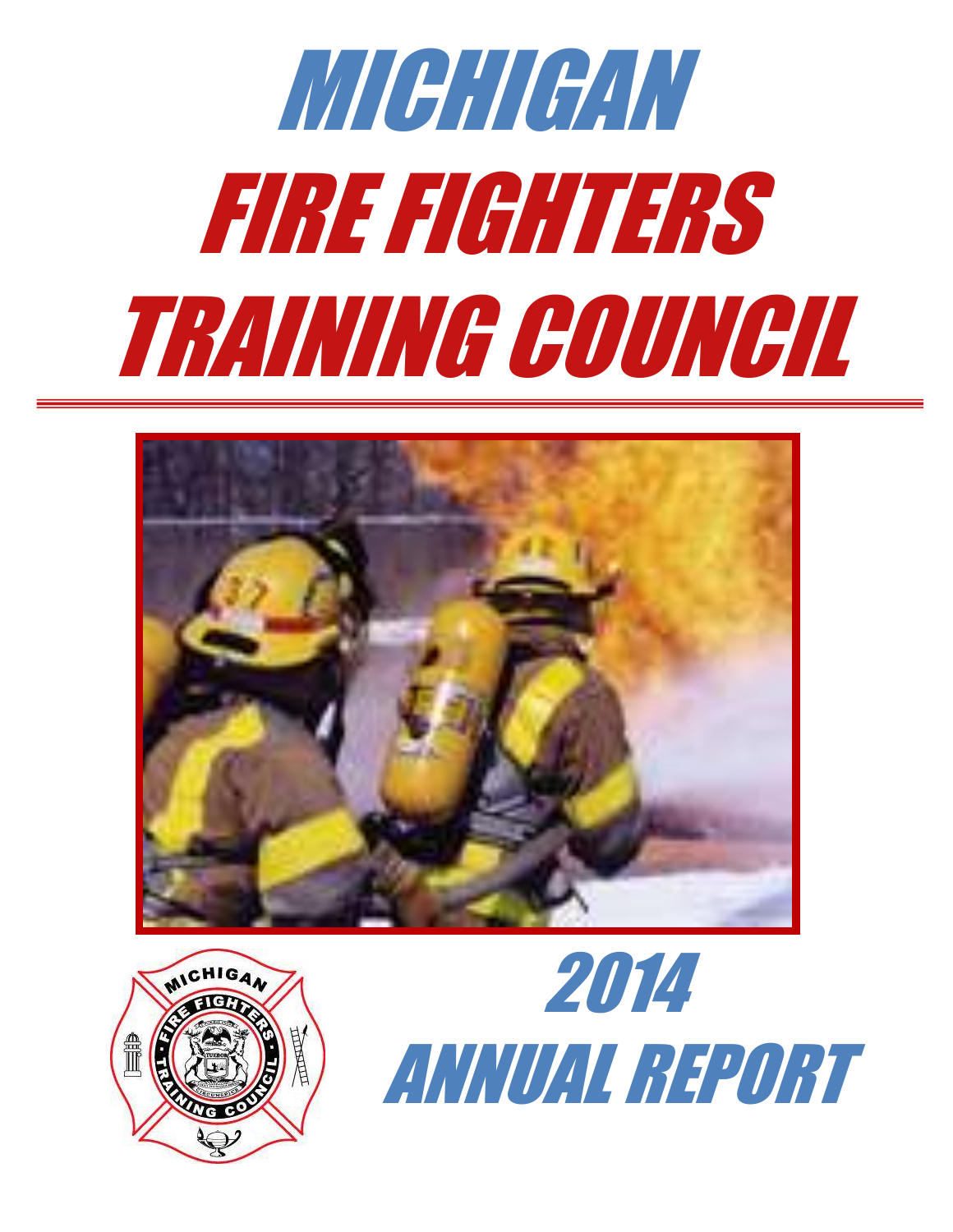## ABOUT THE COVER

The picture found on the cover of this report shows students taking part in live fire training during a Macomb County Fire Academy. The academy was conducted through one of Council's approved Regional Fire Training Centers with this one managed by Macomb Community College.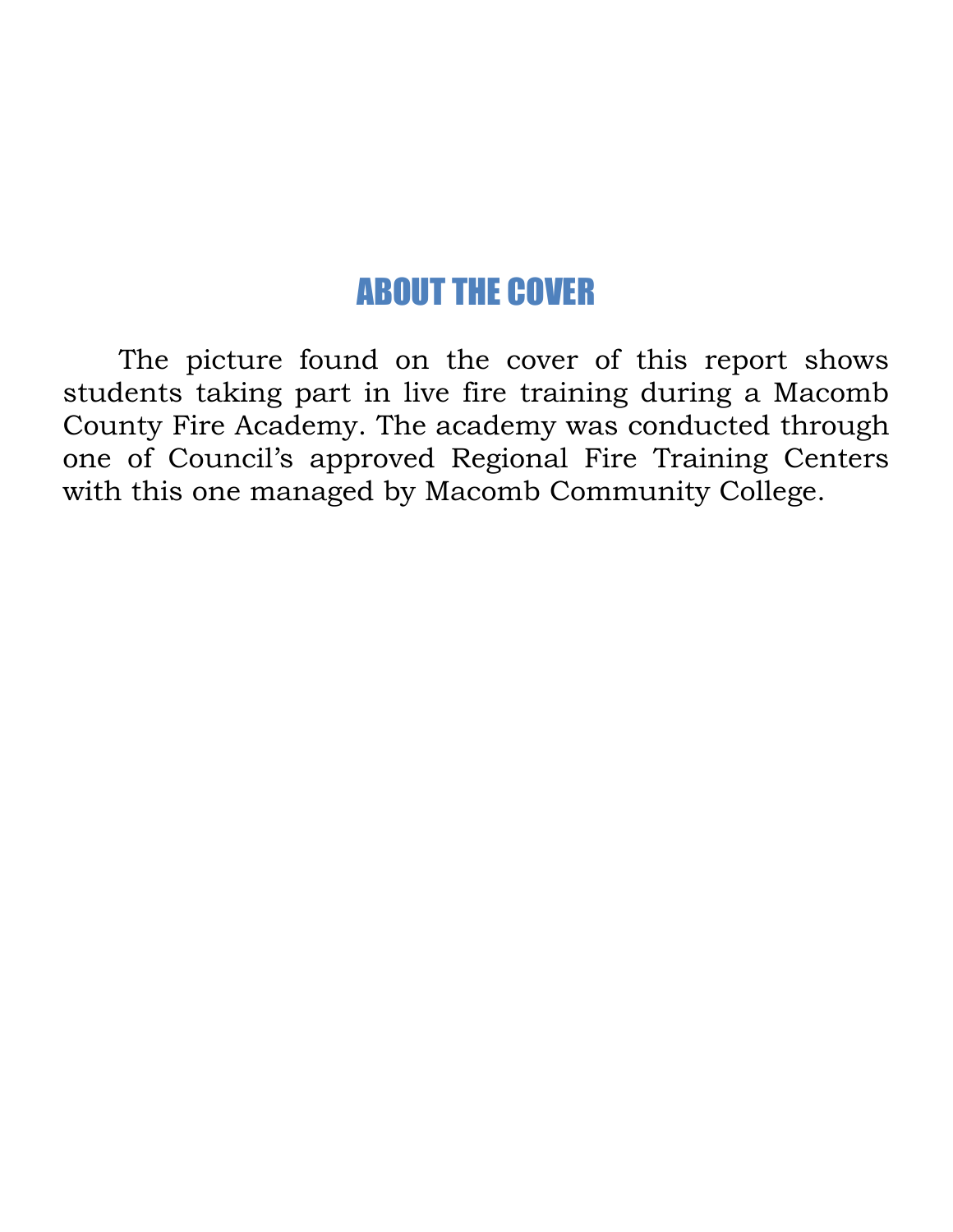

On behalf of the members of the Michigan Fire Fighters Training Council, it is our pleasure to present this 2014 annual report to Governor Snyder and members of the State House and Senate. Council would also like to thank our State Fire Marshal, Richard Miller, for his support of not only Council's goals and objective but for the state fire service as a whole.

During 2014 funding from the Fireworks Safety fee provided Michigan's fire service with the only source of training revenue as general fund monies in direct support of firefighter training were eliminated from the Bureau's Training Division budget. Using a combination of both direct allotments in the amount of \$10,000 per county and competitive elective training grants Council made significant positive impacts on firefighter training across the State. Council was also able to designate funding for training projects within the Bureau of Fire Services as well directly offsetting general fund expenditure. These projects included providing a \$75,000 match to a FEMA awarded grant for the replacement of Bureau software and \$41,000 for the purchase of new scanning equipment used in reviewing firefighter training completion test. Additional funding was provided to the Bureau to offset cost related of a training meeting for the Bureau's fire training contract coordinators. It is important to continue to recognize the collaboration, cooperation, and support from the Governor's office, our elected officials, and fire service organizations throughout the State of Michigan.

As we look forward to 2015 the members of the Fire Fighters Training Council enthusiastically pledge to continue the development of a statewide training program that includes and encourages local and state partnerships, innovation, and creativity while continually analyzing where financial resources can be best utilized for the greatest return in protecting the citizens of this great State.

> Chief Timothy A. James Chairperson Michigan Fire Fighters Training Council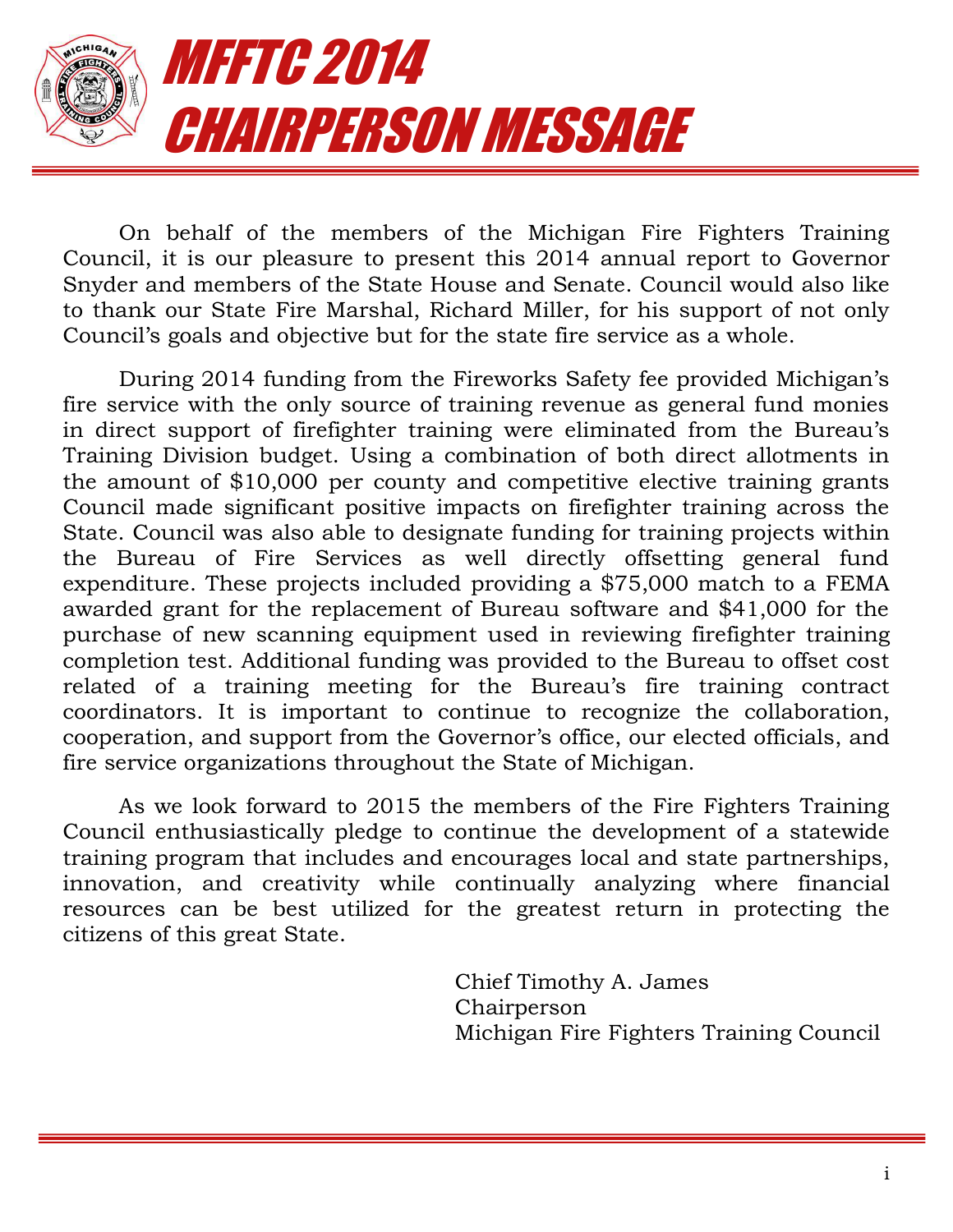

#### **TABLE OF CONTENTS**

| Curriculum Review Committee  10 |  |
|---------------------------------|--|
|                                 |  |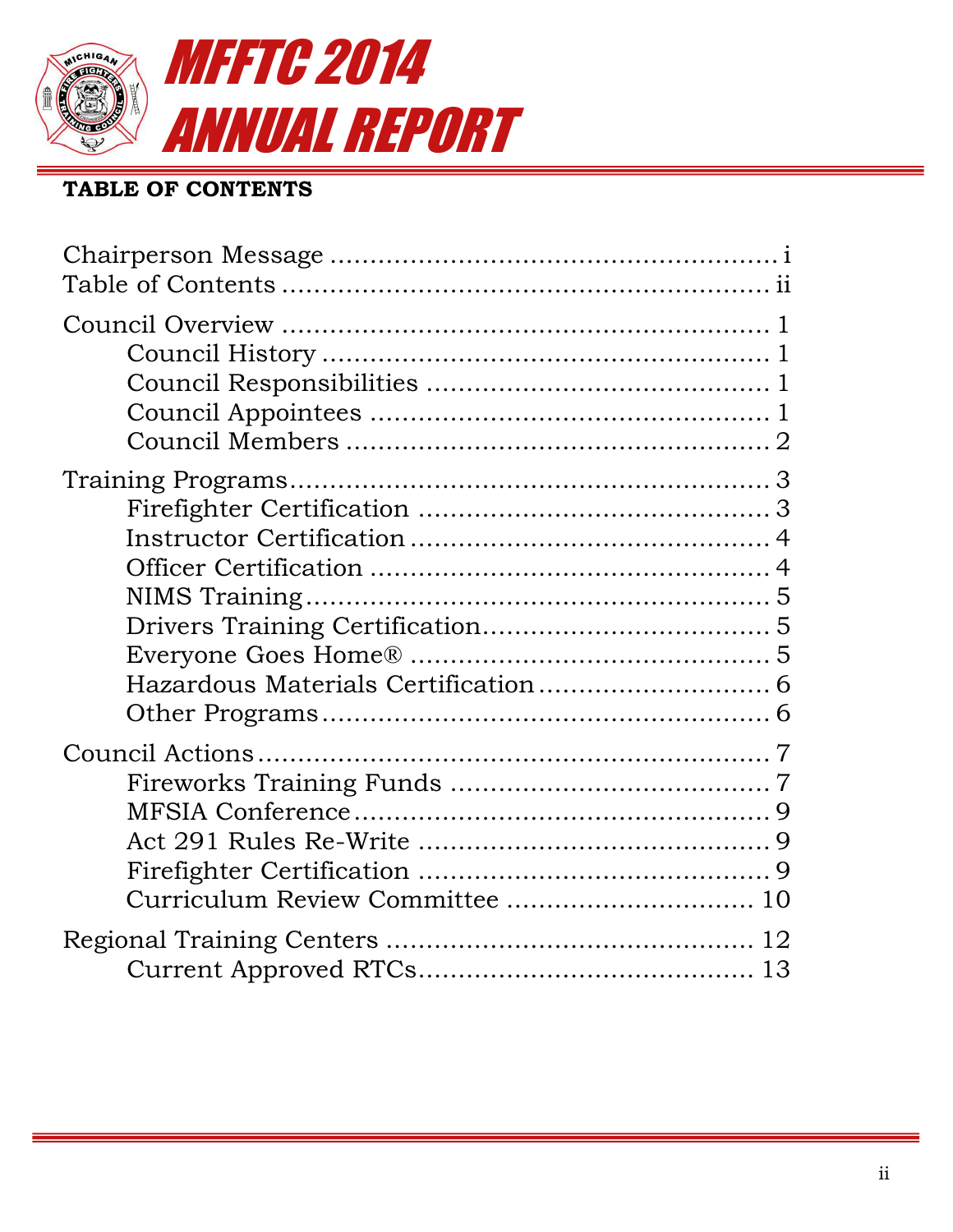

#### **Council History**

The Michigan Fire Fighters Training (MFFTC) was established by Public Act No. 291 of 1966 and is located within the Bureau of Fire Services which resides under the State's Department of Licensing and Regulatory Affairs. The Bureau of Fire Services is under the direction of State Fire Marshal Richard Miller, an appointee of Governor Snyder.

#### **Council Responsibilities**

The MFFTC serves the training needs of the State's firefighters by: Preparing and publishing training standards; establishing courses of study; certifying instructors; establishing regional training centers to assist local fire departments with training needs; cooperating with various federal, state and local agencies to facilitate firefighter training and developing and administering certification exams for new firefighters and department officers.

#### **Council Appointees**

Members of the MFFTC are appointed by the Governor to serve a four year term. Candidates for the Council are recommended to the Governor by the organization they represent. Member organizations are defined within Public Act 291. The Governor also appoints the Chairperson of the committee with the Vice Chair position elected by majority vote of the Councilmembers. In addition to the appointed members the State Fire Marshal serves as an exofficio member of the Council.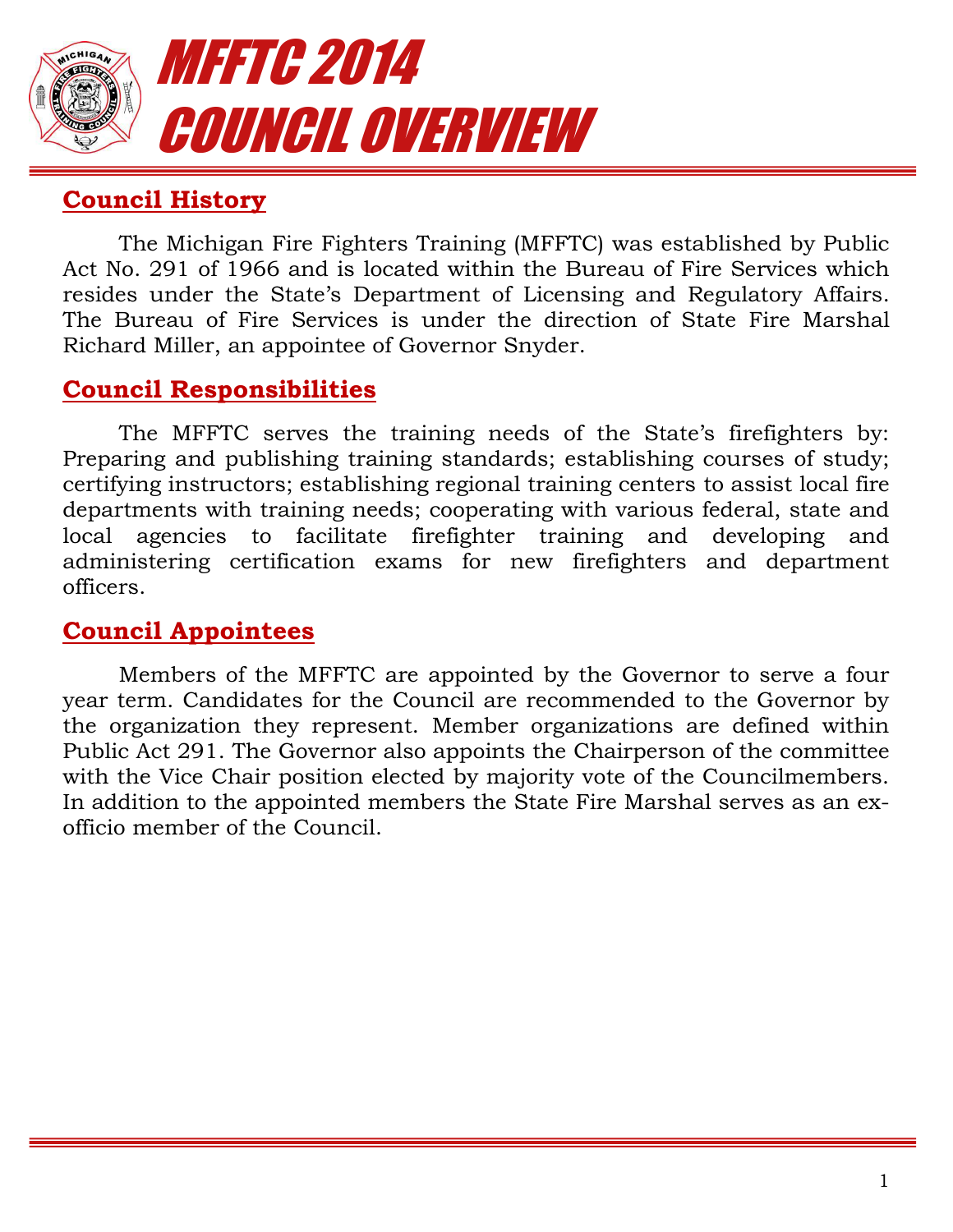

#### **Council Members**

The Michigan Firefighters Training Council is comprised of the following members who represent their sponsoring organization. The number of representatives allowed under Public Act 291 for each organization is shown in parenthesis.

#### *Michigan Association of Fire Chiefs – (2)*

- Chief Timothy A. James, Chair Fire Chief, Benton Twp Fire Department and Sunfield Fire Department
- Chief Chad Tackett Fire Chief, Texas Township Fire Department

#### *Michigan Professional Firefighters Union – (1)*

Aileen M. Pettinger – Lieutenant, City of Saginaw Fire Department and IAFF local 102

#### *Michigan Association of Fire Service Instructors – (1)*

Brian K. Blomstrom – Sergeant, Greenville Department of Public Safety

#### *Michigan State Firemen's Association – (1)*

Steven D. Richardson – Crew Leader, Alpena Combat Readiness Center

#### *Michigan Municipal League / Michigan Township Assoc. – (1)*

David J. Purchase, Vice Chair – Retired Fire Chief, City of Norton Shores

#### *Ex-Officio Member*

Richard W. Miller – State Fire Marshal, Bureau of Fire Services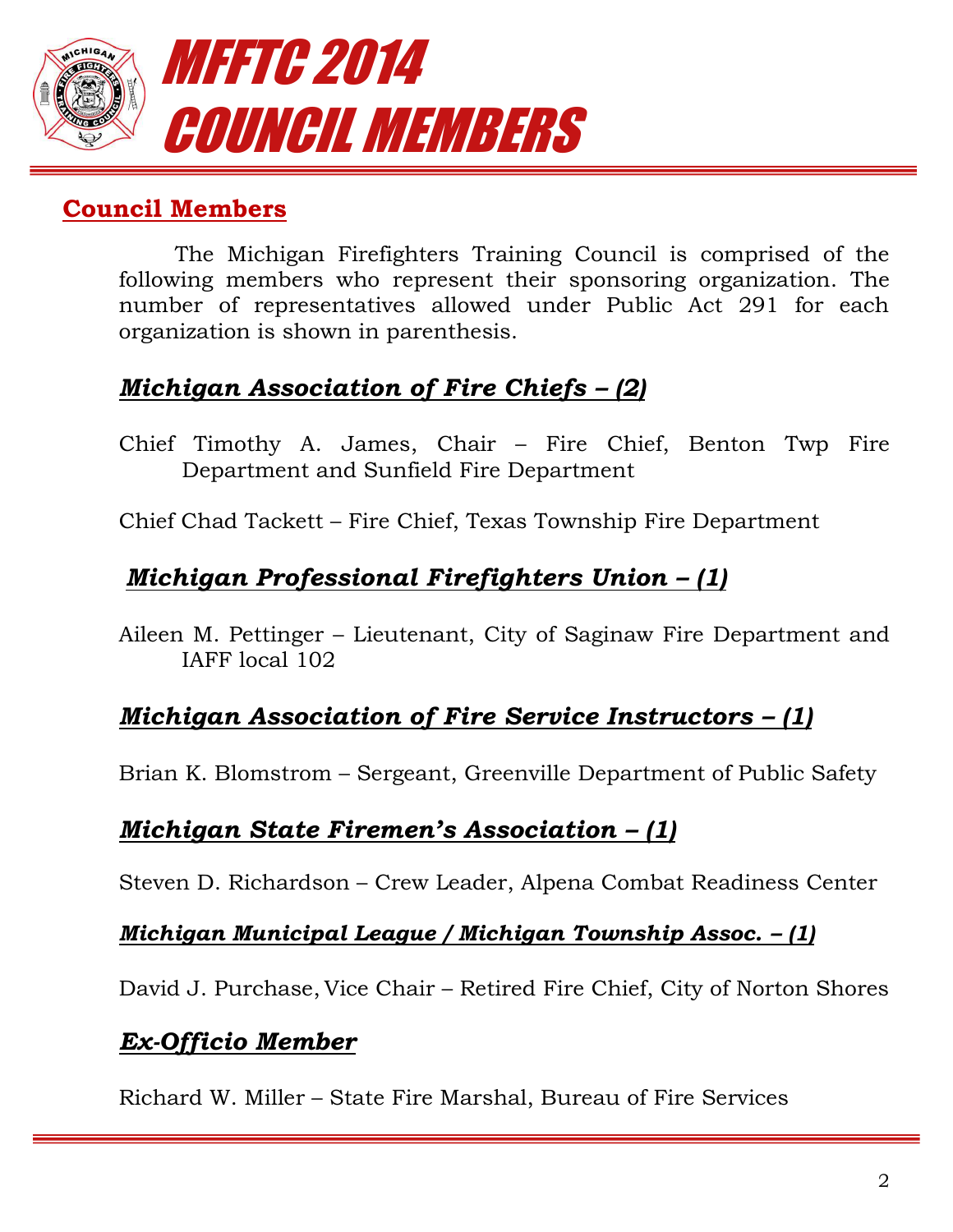

#### **Firefighter Certification**

The certification of firefighters is a requirement under Michigan PA 291. This law requires that all fulltime firefighters be certified to the level of Firefighter II within one year of date of hire and all part time, paid-on-call and volunteer firefighters be certified to the Firefighter I level within two years of date of hire. The Michigan Fire Fighters Training Council (MFFTC) is charged with oversight of the State's firefighter training program. To this end the MFFTC authorizes training academies conducted under the auspices of individual fire departments, county training/chiefs organizations and Regional Fire Training Centers. Under the direction of the MFFTC support of these activities is provided through the Fire Fighters Training Division within the Bureau of Fire Services. This support includes; registration and approval of classes, scheduling and shipping of video training course materials, approval of course funding, proctoring of final written and skills examinations, maintenance of firefighter, instructor and course training records, and site visits for program review and quality control. Much of our field work is provided by 23 contracted Training Coordinators located around the state. It is noteworthy to identify the fact that in 2014 at least one firefighter certification test was held in each Michigan county.

Currently, the Council approved curriculum used for approved firefighter training academies meets the 2008 NFPA 1001standard.

#### **Firefighter Exams Conducted Firefighter Exams Requested**



**X - Indicates Challenge Exam**



| Peninsula     | FF 1 | FF II | FF I. II | FF I X | FF II X | <b>I.II X</b><br>FF | <b>TOTALS</b> |
|---------------|------|-------|----------|--------|---------|---------------------|---------------|
| Upper         | Ω    | 16    | 35       |        |         | 10                  | 84            |
| Lower         |      |       | 65       |        | 12      | 13                  | 101           |
| <b>TOTALS</b> | 14   | 22    | 100      |        | 19      | 23                  | 185           |

#### **Firefighter Exam Statewide Distribution**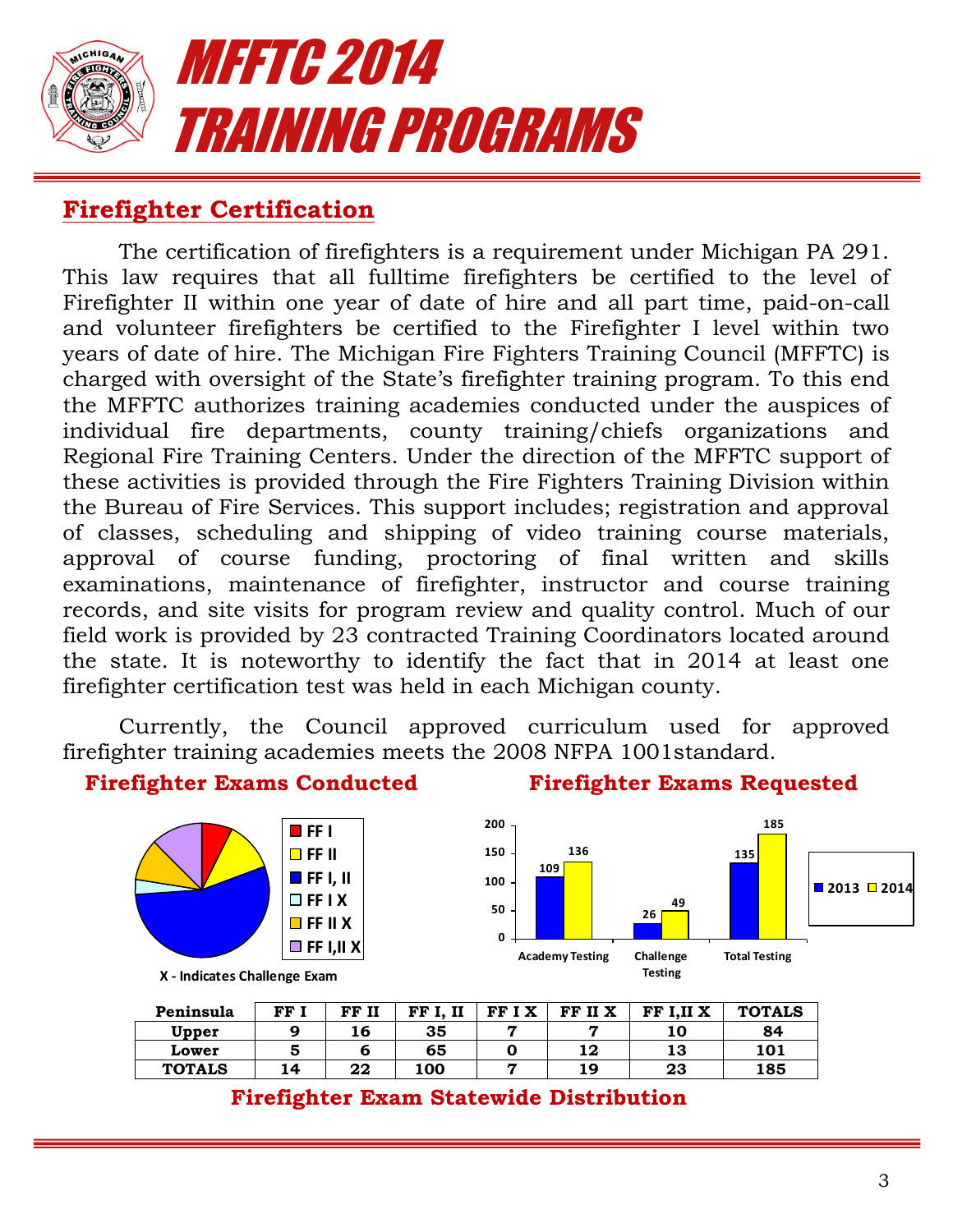

#### **Instructor Certification**

In support of its programs the Michigan Fire Fighters Training Council established a program for the training and certification of fire service instructors. Under PA 291 the MFFTC approves all fire instructor certification levels including; probationary Associate Instructor, Associate Instructor, probationary Instructor I, Instructor I and Instructor II. Maintenance of a strong and diverse instructor base is a priority for the MFFTC in order to assure the availability of vital training programs in all areas of the State. Listed below are the instructor certifications approved by Council during 2014.

| Probationary Associate Instructor – 89 Associate Instructor – |     |                   | - 36 |
|---------------------------------------------------------------|-----|-------------------|------|
| Probationary Instructor I –                                   |     | 30 Instructor I – | 82   |
| Instructor $II -$                                             | -38 |                   |      |

#### **Officer Certification**

The training and certification of Michigan's fire officers is an important component of the mission of the Michigan Fire Fighters Training Council. In support of fire departments across the State fire officers receive training in fire ground tactics and personnel responsibilities through a series of MFFTC approved courses developed and supported by the National Fire Academy and private fire service curriculum producers. MFFTC fire officer certification levels of Company Officer and Fire Officer III are designed to meet the requirements of the National Fire Protection Association 1021 standard. The MFFTC fire officer certifications have been voluntarily adopted by many Michigan fire departments as minimum requirements for appointment as fire department company officers and are recommended levels of officer training under MIOSHA Part 74. A total of 545 fire personnel received Council Company Officer certification through the completion of 42 total programs conducted. The State's current information management system is unfortunately unable to query the number of FO III certification awarded. It is hope that this information will be available in future years with upgrade to the system software.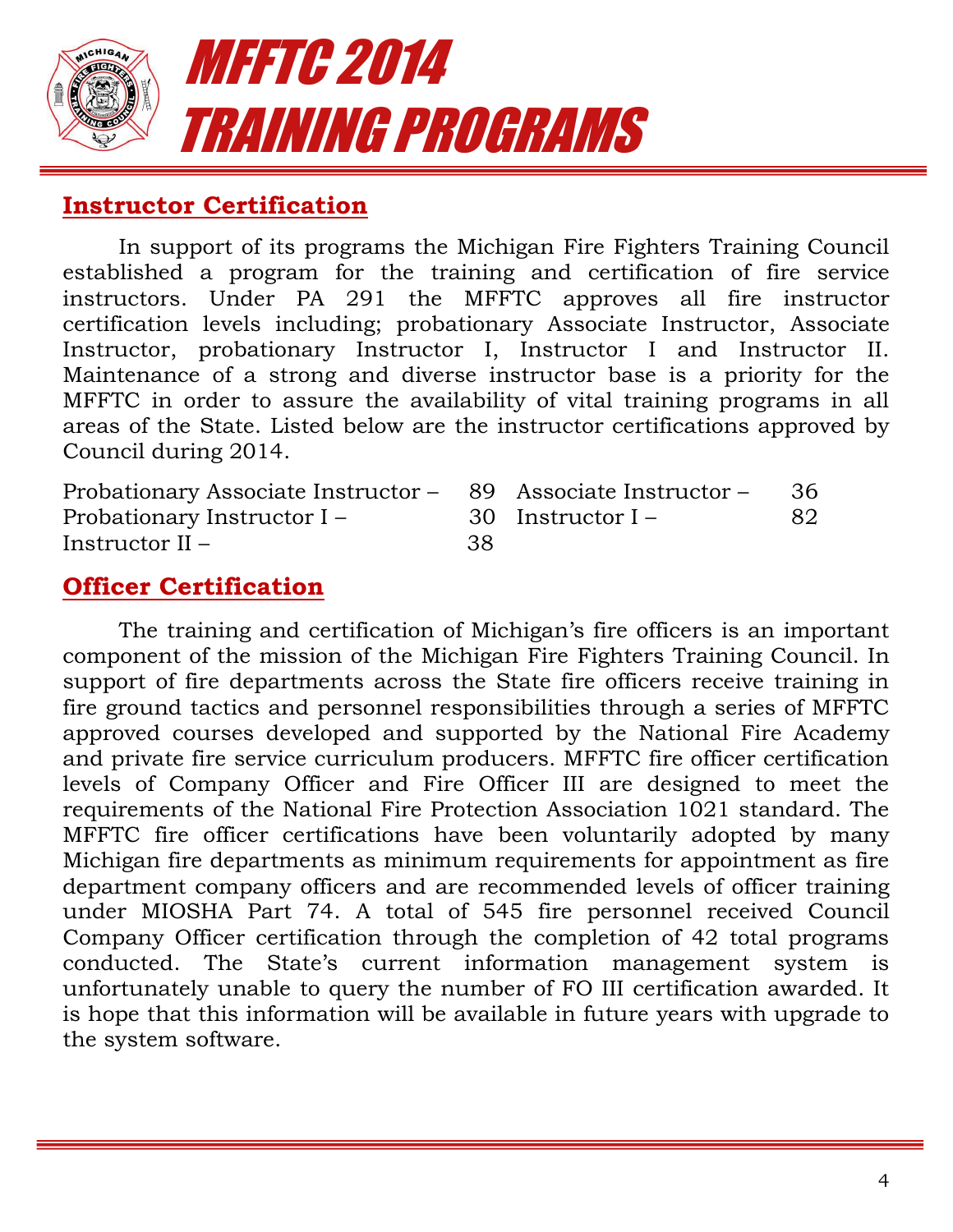

#### **NIMS Training**

Federal NIMS training requirements set the various training levels within the National Incident Management System. MIOSHA Part 74 also requires incident command training for all Michigan firefighters. In support of these requirements the Firefighters Training Council offers several courses including; NIMS ICS for the Fire Service, IS-300 and 400 level command training. Firefighter course achievements are tracked and maintained through the Fire Fighter Training Division's Information Management System. A total of 1,288 fire service personnel received NIMS ICS certification with a total of 76 courses completed.

#### **Drivers Training Certification**

Under the direction of the MFFTC Michigan's firefighter receive emergency driving certification through fire service delivered training. Drivers certification training consist of both a classroom based lecture and mandatory range and drive time. Upon the approval and verification of meeting established fire apparatus driving requirements by the local fire chief, the firefighter becomes certified to operate fire apparatus upon Michigan's public roads exempting them from the DOT Commercial Driver's License (CDL) requirements for fire apparatus only. In 2014, 100 emergency vehicle drivers training courses were completed certifying a total of 1,540 drivers.

#### **Everyone Goes Home***®*

In 2013 Council elected to add the *Everyone Goes Home®* training program to the basic firefighter training curriculum. *Everyone Goes Home®* is a program by the [National Fallen Firefighters Foundation](http://www.firehero.org/) to prevent firefighter line-of-duty deaths and injuries. This four hour class concentrates on the sixteen Firefighter Life Safety Initiatives raising firefighter awareness to on-the-job hazards and creating the basis for cultural change throughout the fire service. In its first year under this new directive 51 classes were conducted certifying 927 firefighters.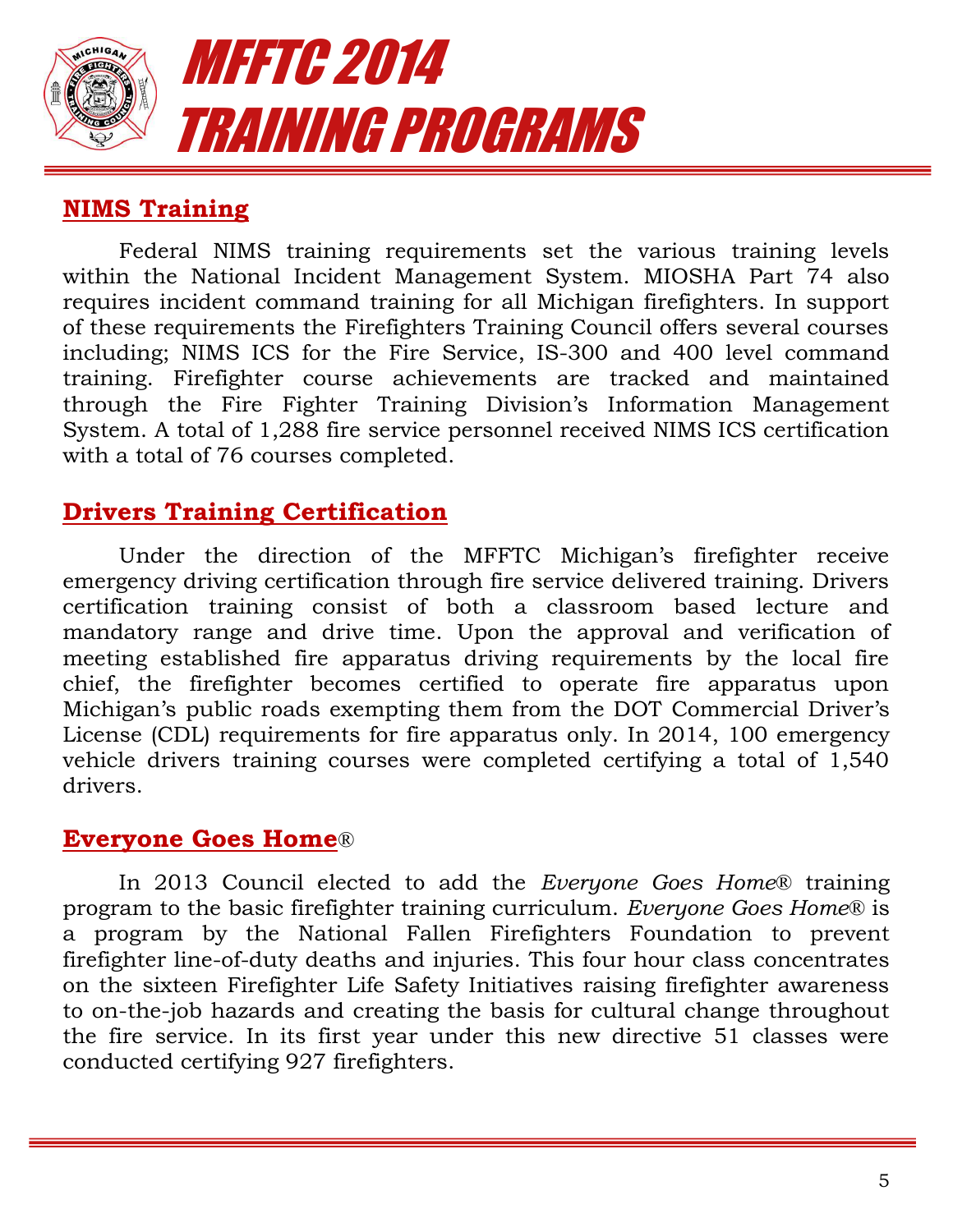

#### **Hazardous Materials Certification**

Federal OSHA standard 21CFR 1910.120 requires that all firefighters receive training in the response to hazardous materials incidents. These standards are also included within the MIOSHA standards. Accordingly the Michigan Fire Fighters Training Council requires that firefighters seeking state Firefighter I and II certification also become certified at the hazardous materials Operational level. This 24 hour course is taught by MFFTC certified instructors as either a stand-alone program or as part of an approved firefighter training academy. Hazardous materials response training helps assure a safe response and mitigation by emergency personnel to potential incidents involving the production, use and transportation of hazardous materials throughout the State. This year Council awarded a total of 1,319 hazardous materials operations certifications to students in 74 registered classes.

#### **Other Courses**

In addition to the above programs the MFFTC has approved courses covering many subject areas including: Agricultural Rescue, Mutual Aid Water Supply, Confined Space Rescue, Apparatus Pump Operator Training, Vehicle Extrication, Advanced Vehicle Stabilization, Wildland Fire Suppression, Elevator Training, Liquid Propane Gas Emergencies, Flammable Liquid Fires, Clandestine Drug Lab Awareness, Cargo Tank Training, Water and Ice Rescue, Fire Prevention and Investigation Training.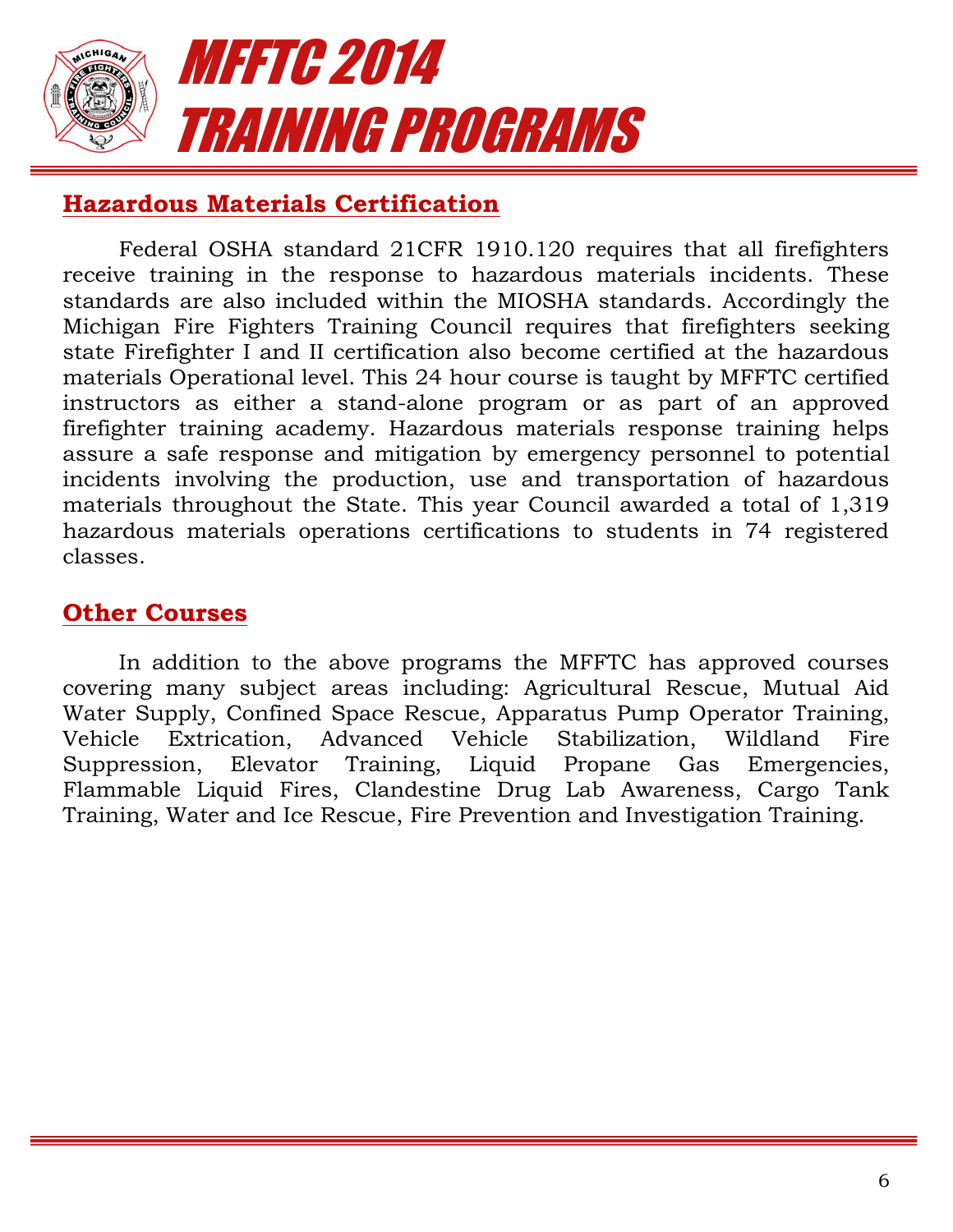

#### **Fireworks Training Fund**

Funds generated through the Fireworks Safety Act were utilized to provide critical funding at the county level for firefighter training. In addition funds were from the act were set aside for the funding of specific training grant request submitted by counties, regional training centers and fire service organizations to further support the training of firefighters. Some of the special projects approved by Council utilizing elective grant funds set aside by Council included:

- Allocated \$5,000 to the Michigan Fire Inspectors Society for seed money to go to their Public Education program.
- Approved a request in the amount of \$17,000 made by Delta Township Fire Department for computer hardware and software for delivery of training in the Blue Card Incident Command System.
- Approved a request by Bertrand Twp. Fire Department to present a Suburban Fire Tactics course for \$1500.
- Approved a request for \$12,000 submitted by Mackinac Island Fire Department to be used for flashover training.
- Approved a request for \$10,000 submitted by Battle Creek Fire Department to certify personnel in Aircraft Rescue and Firefighting (ARFF). This training was made necessary due to the closure of the Battle Creek Air Guard base leaving the City with ARFF responsibilities for the Commercial airport.
- Approved a request for \$9,531.30 submitted by Ann Arbor Township Fire Department for flashover training.
- Approved a grant application for \$5,000 by Manistee County Firefighters Association for purchase of a proposed training facility.
- Approved the Allegan County Agriculture Extrication class for \$6,000.
- Approved a request submitted by the State Training Director, not to exceed \$41,000, for the purchase of 3 test scanners.
- Approved a request from Macomb Community College for the 40 hour fire equipment operator course in the amount of \$6,000.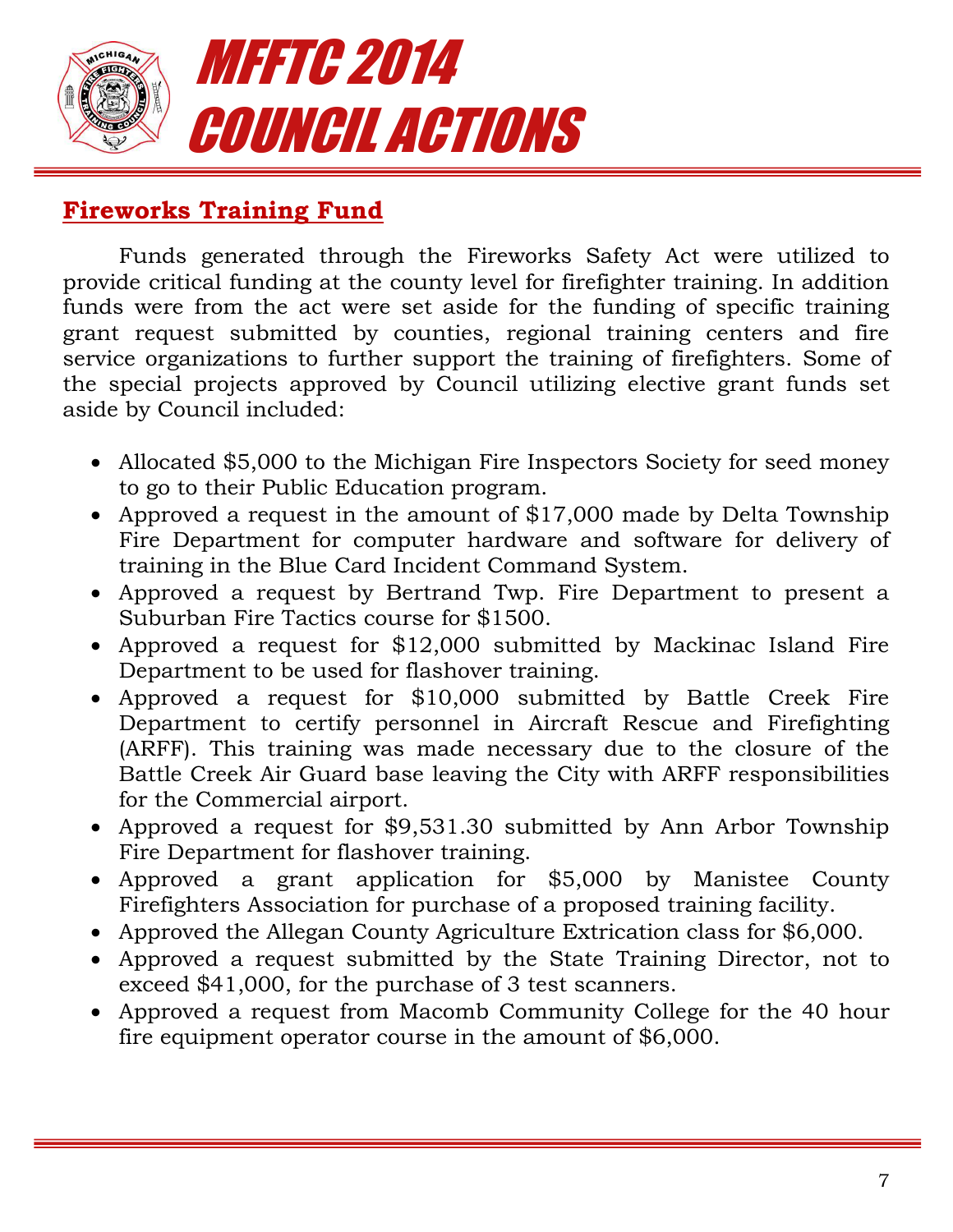

#### **Fireworks Training Fund cont.**

- Approved a request by Kalamazoo County Fire Chief Training Committee for Live Fire Officer Training for 40 students in the amount of \$10,000.
- Approved the three county funding request from the Thunder Bay Regional Training Center for a Farm Rescue Operations Class for \$7,500.
- Approved a request from Alpha-Mastodon Volunteer Fire Department for Leadership, Accountability, Culture and Knowledge (LACK) training reimbursement in Iron County in the amount of \$639.
- Approved a request from Oceana County Training Committee for Confined Space Rescue Training for \$1,440.
- Approved a request from Alcona Township Fire for a Water Rescue Training class for \$780.
- Supported firefighter training through the awarding of grant funding to the following fire service organizations:
	- o Michigan Association of Fire Chiefs
	- o Michigan Professional Fire Fighters Union
	- o Michigan Fire Service Instructors Association
	- o Michigan State Fireman's Association

In keeping with the wishes expressed through legislative budget action, Council approved the budget boiler plate required distribution of FY 2015 firework safety fees in the amount of \$1,000,000 to the 83 Michigan county training committees. The boiler plate language set a minimum distribution of \$5,000 per county. Under this distribution formula 61 of 83 counties received less funding than the \$10,000 minimum per county distributed in FY 2014. Additionally there was no funding available for Council approved elective grants.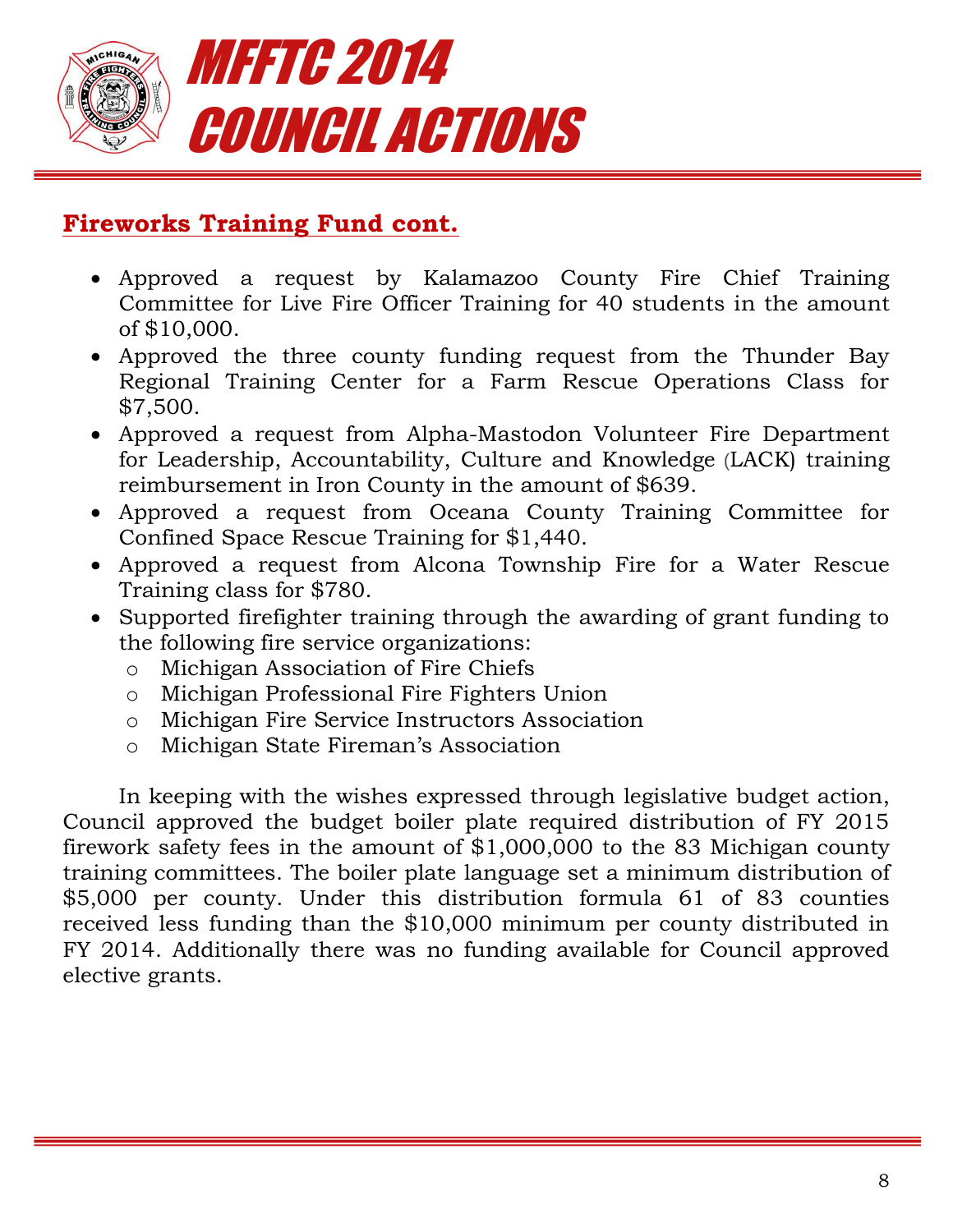

#### **MFSIA Annual Conference**

On October 24 the Council conducted a regularly scheduled meeting in conjunction with the Michigan Fire Service Instructors Association's (MFSIA) annual conference in Traverse City. Members of Council feel strongly that meeting in front of members of this group is important to the mission of training Michigan's firefighters. In support of Council's efforts to schedule this meeting in Traverse City the MFSIA Board of Directors has provided the funding for Council's Lodging expenses and invited Council members to their annual banquet. The MFFTC recognizes and appreciates the financial support of the MFSIA that makes this meeting possible.

#### **Act 291 Rules Update**

Council continued its work on development of revised rules for Public Act 291. Several meetings with a representative from the Office of Regulatory Reform were held in an effort to reach final consensus on the draft rules. It is Council's goal to have the draft finalized and submitted for final review, comment and approval during the first half of 2015.

#### **Firefighter Certification**

Council took action this year to approve the use of two text in the conducting of Firefighter I and II certification courses. The text approved included those produced by both Jones and Bartlett Learning and the International Fire Service Training Association (IFSTA). In other action Council also approved the use of electronic versions of the text as opposed to printed versions only.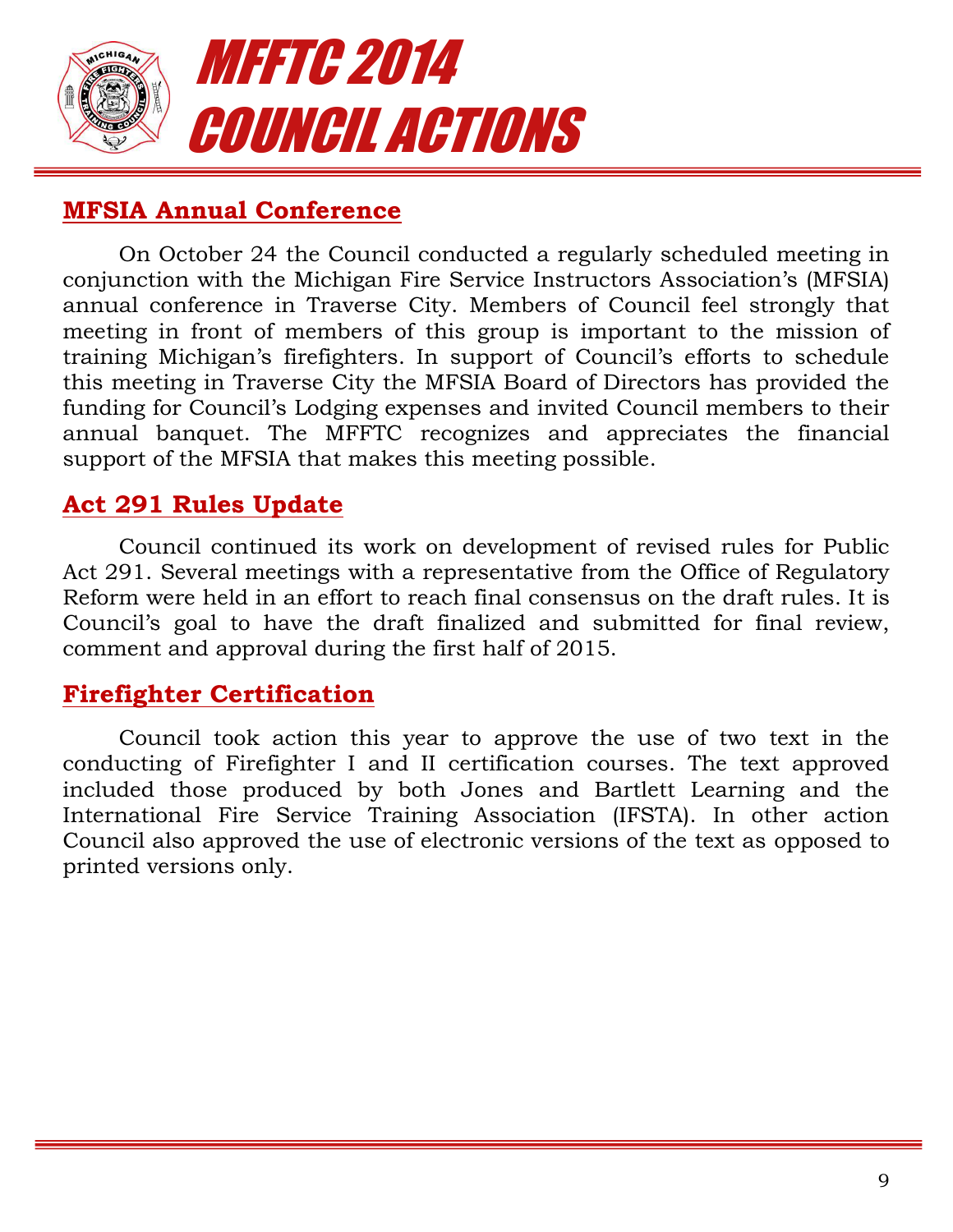

#### **Curriculum Review Committee**

In 2013, Chairperson Tim James announced the establishment of a Curriculum Committee in Traverse City during the MFSIA Conference. The plan was to have the committee review both regular classes and specialty courses, and work to update the classes offered by the FFTD.

Organizations represented submitted names for two individuals to be selected; the members are as follows:

Michigan Fire Service Instructors Association – Brian Blomstrom (Chair) Michigan Fire Service Instructors Association – Ray Wlosinski Michigan Professional Fire Fighters Union – Aileen Pettinger Michigan Professional Fire Fighters Union – Shaun Abbey Michigan Association of Fire Chiefs – John Kramer Michigan Association of Fire Chiefs – Blaine Howell Michigan State Firemans Association – Terry Blackmer Michigan Municipal League - Dave Peterson Michigan Municipal League - Dan Oberst The FFTD was represented also.

Five priorities were established for the group to start the review process, including a review of Firefighter I and II, Hazardous Materials Operations, and Company Officer programs (both the curriculum and testing processes). Additionally, the group met to review specific items, consisting of reviewing and issuing recommendations for online learning capabilities, adding or deleting courses, working to increase the partnerships of other stakeholders for the ICS-300 and ICS-400 programs as it relates to instructor development and instruction, and establishing a partnership with the Michigan Fire Service Instructors Association to build a storage database of all instructor materials for curriculums currently offered.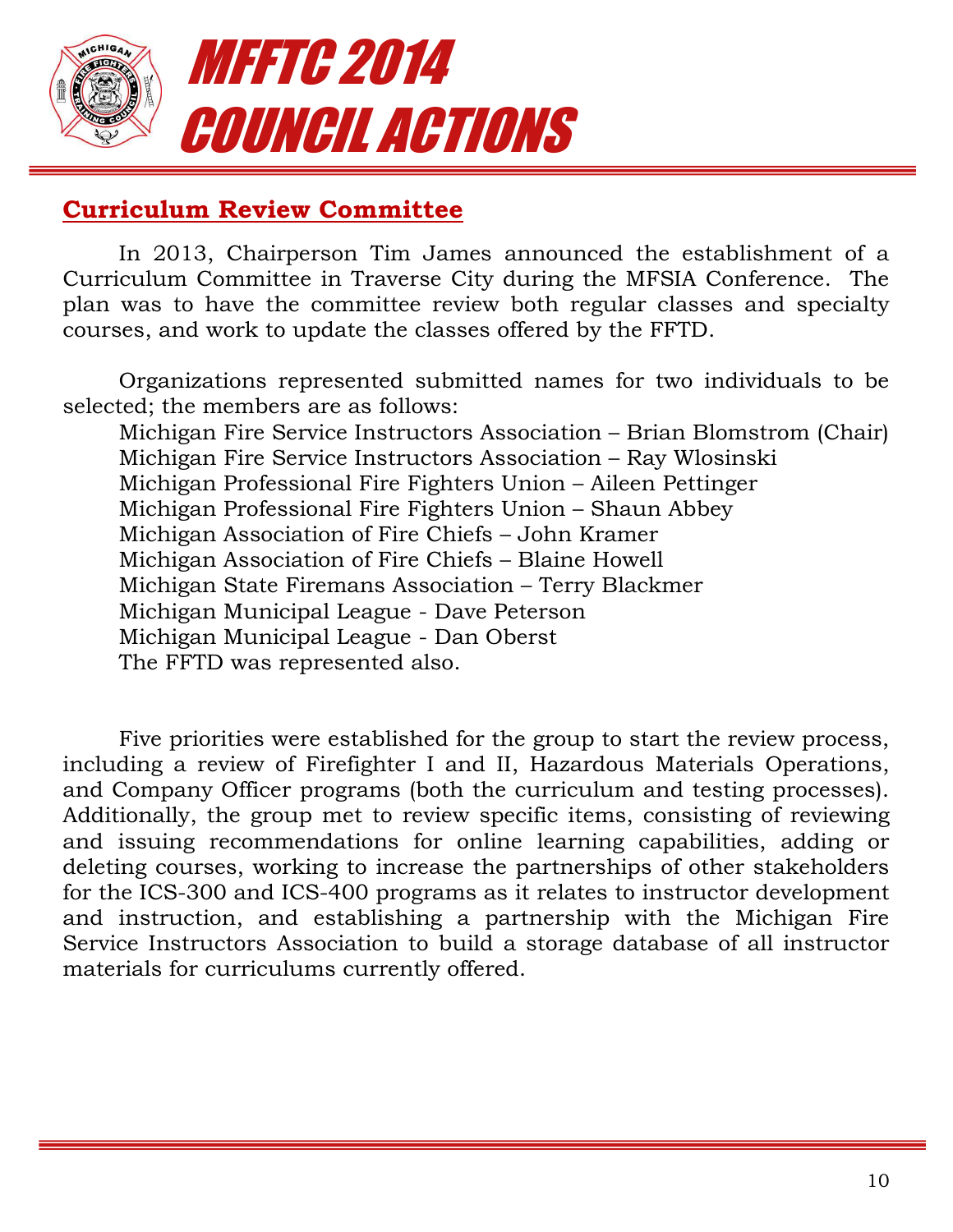

### **Curriculum Review Committee**

During the rest of 2014, the group worked on the priorities as a large group of tasks. By the end of the year, a substantial amount of progress was completed. Highlights of this progress include:

- All Firefighter I and II texts and testing processes are updated.
- The Company Officer format is new, and almost half of the texts have been updated. The testing process has been re-established and adopted by the MFFTC.
- The Hazardous Materials Test is updated; a provision now exists that outside material can be used to assist with course delivery.
- Candidates have three combined opportunities to challenge a Firefighter I, II or I&II exam OR two retest opportunities for the same before the candidate must retake the courses prior to testing again (passed by Council upon recommendation)
- Development of a policy statement to institute fairness for instructors statewide and provide a non-discriminatory avenue for curriculum submission.
- Met with the Michigan State Police to start the process on updating instructor qualifications for ICS 300/400.
- Established an online site for instructors to download course materials, reducing the workload for office personnel within the Fire Fighter Training Division.

Future goals for Curriculum Committee in 2015 include:

- Reviewing the new Company Officer test for implementation
- Developing a pilot program for online teaching of Firefighter I and II programs, review results, and prepare recommendations for the MFFTC Developing a Fire Officer III/IV course of study
- Continue to revise current curriculum offerings by adding, deleting, or updating course offerings.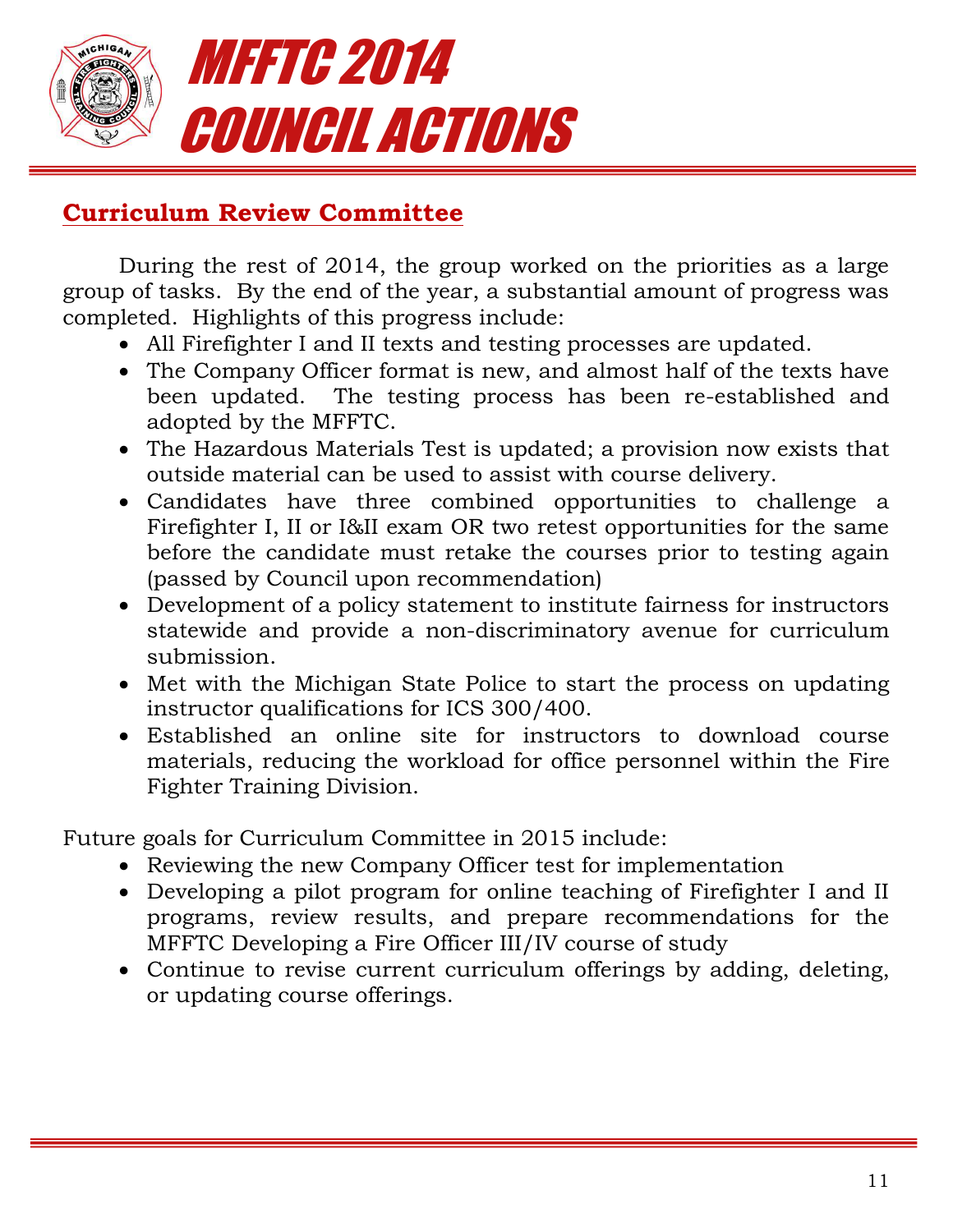

Language contained within Public Act 291, 1966 states that Council may, "Cooperate with state, federal and local fire agencies in establishing and conducting local or area schools or regional training centers for instruction and training of firefighters of this state and its cities, counties, townships, and villages." Accordingly Council has authorized 16 Regional Firefighter Training Centers who assist the Council with the promotion and delivery of firefighter training programs. Many of these institutions also offer fire science degrees for those seeking higher levels of education.